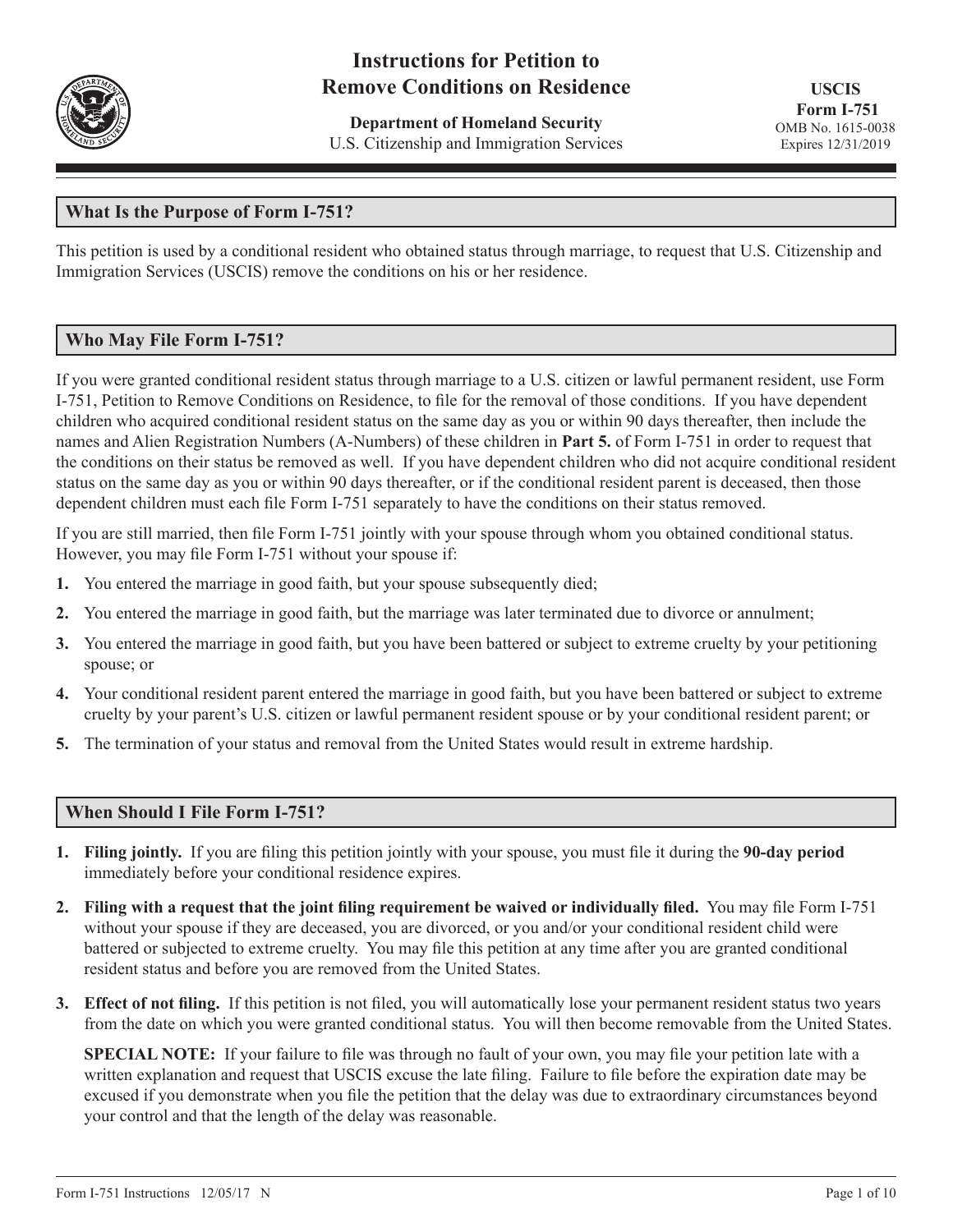## **General Instructions**

USCIS provides forms free of charge through the USCIS website. In order to view, print, or fill out our forms, you should use the latest version of Adobe Reader, which you can download for free at **http://get.adobe.com/reader/**. If you do not have Internet access, you may call the USCIS National Customer Service Center at **1-800-375-5283** and ask that we mail a form to you. For TTY (deaf or hard of hearing) call: **1-800-767-1833**.

**Signature.** Each petition must be properly signed and filed. For all signatures on this petition, USCIS will not accept a stamped or typewritten name in place of a signature. If you are under 14 years of age, your parent or legal guardian may sign the petition on your behalf. A legal guardian may also sign for a mentally incompetent person.

**Filing Fee.** Each petition must be accompanied by the appropriate filing fee.

### **Biometric Services Fee.**

- **1. Conditional Resident.** Each conditional resident and conditional resident dependent included in the principal petitioner's Form I-751 is required to submit a biometric services fee with this petition, in addition to the required filing fee. (See the **What Is the Filing Fee s**ection of these Instructions.)
- **2. U.S. Citizen or Lawful Permanent Resident Spouse.** If you are the U.S. citizen or lawful permanent resident spouse, you do not need to include a biometric services fee at the time this petition is submitted. If USCIS later notifies you that you must submit your biometrics, you will receive a biometric services appointment notice with instructions on how to submit the additional fee.

**Evidence.** At the time of filing, you must submit all evidence and supporting documentation listed in the **What Initial Evidence Is Required** section of these Instructions.

**Biometric Services Appointment.** USCIS may require that you appear for an interview or provide fingerprints, photograph, and/or signature at any time to verify your identity, obtain additional information, and conduct background and security checks, including a check of criminal history records maintained by the Federal Bureau of Investigation (FBI), before making a decision on your petition. After USCIS receives your petition and ensures it is complete, we will inform you in writing, if you need to attend a biometric services appointment. If an appointment is necessary, the notice will provide you the location of your local or designated USCIS Application Support Center (ASC) and the date and time of your appointment or, if you are currently overseas, instruct you to contact a U.S. Embassy, U.S. Consulate, or USCIS office outside the United States to set up an appointment. If you fail to attend your biometric services appointment, USCIS may deny your petition.

**Acknowledgement of Appointment at USCIS Application Support Center.** Review the ASC Acknowledgement that appears in **Part 7.** of Form I-751. The purpose of this ASC Acknowledgement is to confirm that you have completed your petition, reviewed your responses, and affirmed that the information was provided by you and is complete, true, and correct. If someone helped you fill out your petition, that person must review the ASC Acknowledgement with you to make sure you understand it. If your spouse or another individual signed your petition, they must read, complete, and sign **Part 8.**

**Copies.** You may submit legible photocopies of documents requested, unless the Instructions specifically state that you must submit an original document. USCIS may request an original document at the time of filing or at any time during processing of an application, petition, or request. If you submit original documents when not required, the documents may remain a part of the record, and USCIS will not automatically return them to you.

**Translations.** If you submit a document with information in a foreign language, you must also submit a full English translation. The translator must sign a certification that the English language translation is complete and accurate, and that he or she is competent to translate from the foreign language into English.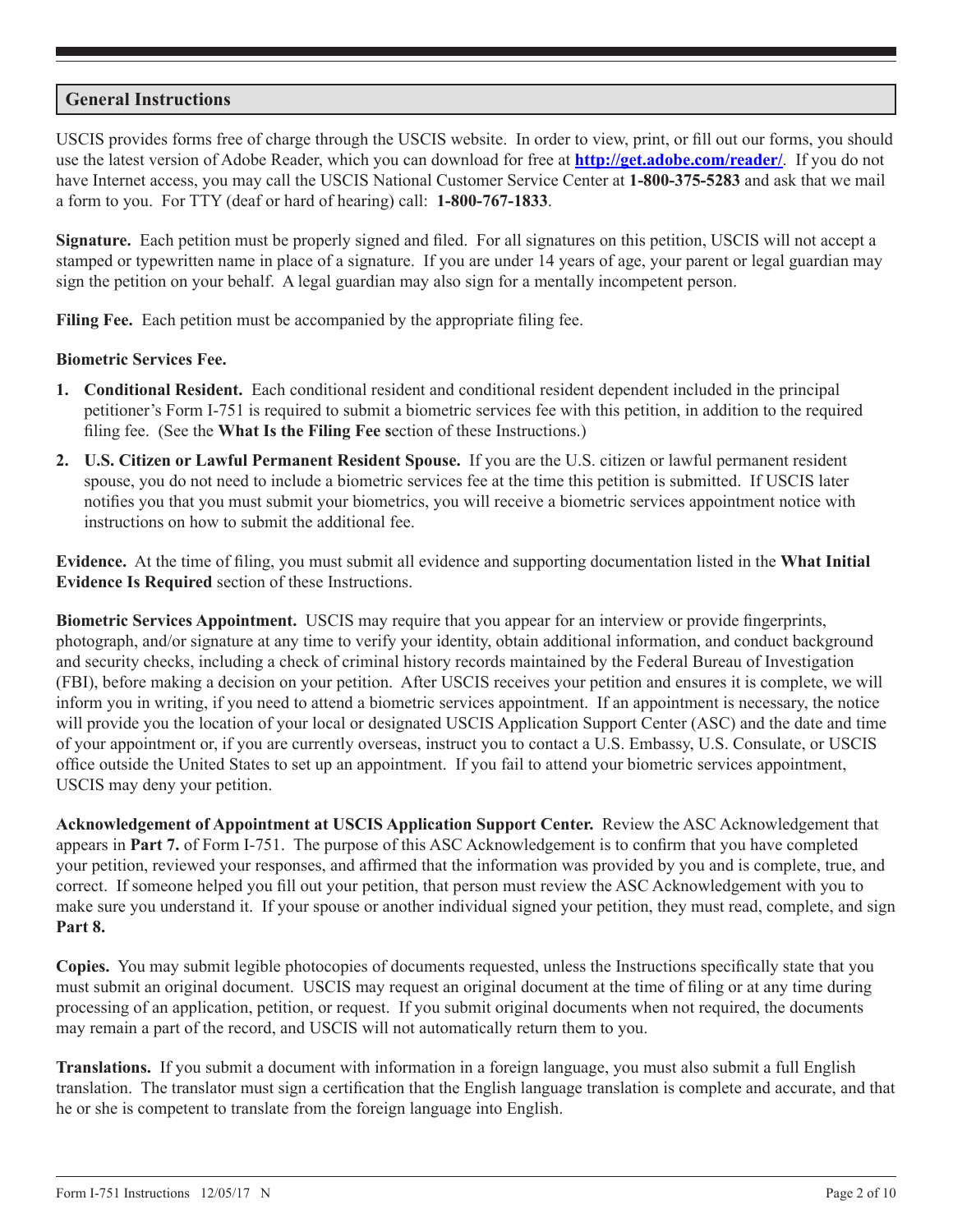## **How to Fill Out Form I-751**

- **1.** Type or print legibly in black ink.
- **2.** If you need extra space to complete any item within this petition, use the space provided in **Part 11. Additional Information** or attach a separate sheet of paper; type or print your name and Alien Registration Number (A-Number) (if any) at the top of each sheet; indicate the **Page Number**, **Part Number**, and **Item Number** to which your answer refers; and sign and date each sheet.
- **3.** Answer all questions fully and accurately. If a question does not apply to you (for example, if you have never been married and the question asks "Provide the name of your current spouse"), type or print "N/A," unless otherwise directed. If your answer to a question which requires a numeric response is zero or none (for example, "How many children do you have" or "How many times have you departed the United States"), type or print "None," unless otherwise directed.
- **4. USCIS Online Account Number (if any).** If you have previously filed an application, petition, or request using the USCIS online filing system (previously called USCIS Electronic Immigration System (USCIS ELIS)), provide the USCIS Online Account Number you were issued by the system. You can find your USCIS Online Account Number by logging in to your account and going to the profile page. If you previously filed certain applications, petitions, or requests on a paper form via a USCIS Lockbox facility, you may have received a USCIS Online Account Access Notice issuing you a USCIS Online Account Number. If you received such a notice, your USCIS Online Account Number can be found at the top of the notice. If you were issued a USCIS Online Account Number, enter it in the space provided. The USCIS Online Account Number is not the same as an A-Number.
- **5. Part 2. Biographic Information.** Provide the biographic information requested in **Part 2.** Providing this information as part of your petition may reduce the time you spend at your USCIS ASC appointment as described in the **Biometric Services Appointment** section of these instructions.

**Item Numbers 1. - 2. Ethnicity and Race.** Select the boxes that best describe your ethnicity and race.

#### **Categories and Definitions for Ethnicity and Race**

- **A. Hispanic or Latino.** A person of Cuban, Mexican, Puerto Rican, South or Central American, or other Spanish culture or origin, regardless of race. (**NOTE:** This category is only included under Ethnicity in **Part 2.**, **Item Number 1.**)
- **B. White.** A person having origins in any of the original peoples of Europe, the Middle East, or North Africa.
- **C. Asian.** A person having origins in any of the original peoples of the Far East, Southeast Asia, or the Indian subcontinent including, for example, Cambodia, China, India, Japan, Korea, Malaysia, Pakistan, the Philippine Islands, Thailand, and Vietnam.
- **D. Black or African American.** A person having origins in any of the black racial groups of Africa.
- **E. American Indian or Alaska Native.** A person having origins in any of the original peoples of North and South America (including Central America), and who maintains tribal affiliation or community attachment.
- **F. Native Hawaiian or Other Pacific Islander.** A person having origins in any of the original peoples of Hawaii, Guam, Samoa, or other Pacific Islands.

**Item Number 3. Height.** Select the values that best match your height in feet and inches. For example, if you are five feet and nine inches, select "5" for feet and "09" for inches. Do not enter your height in meters or centimeters.

**Item Number 4. Weight.** Enter your weight in pounds. If you do not know your weight, or need to enter a weight under 30 pounds or over 699 pounds, enter "000." Do not enter your weight in kilograms.

**Item Number 5. Eye Color.** Select the box that best describes the color of your eyes.

**Item Number 6. Hair Color.** Select the box that best describes the color of your hair.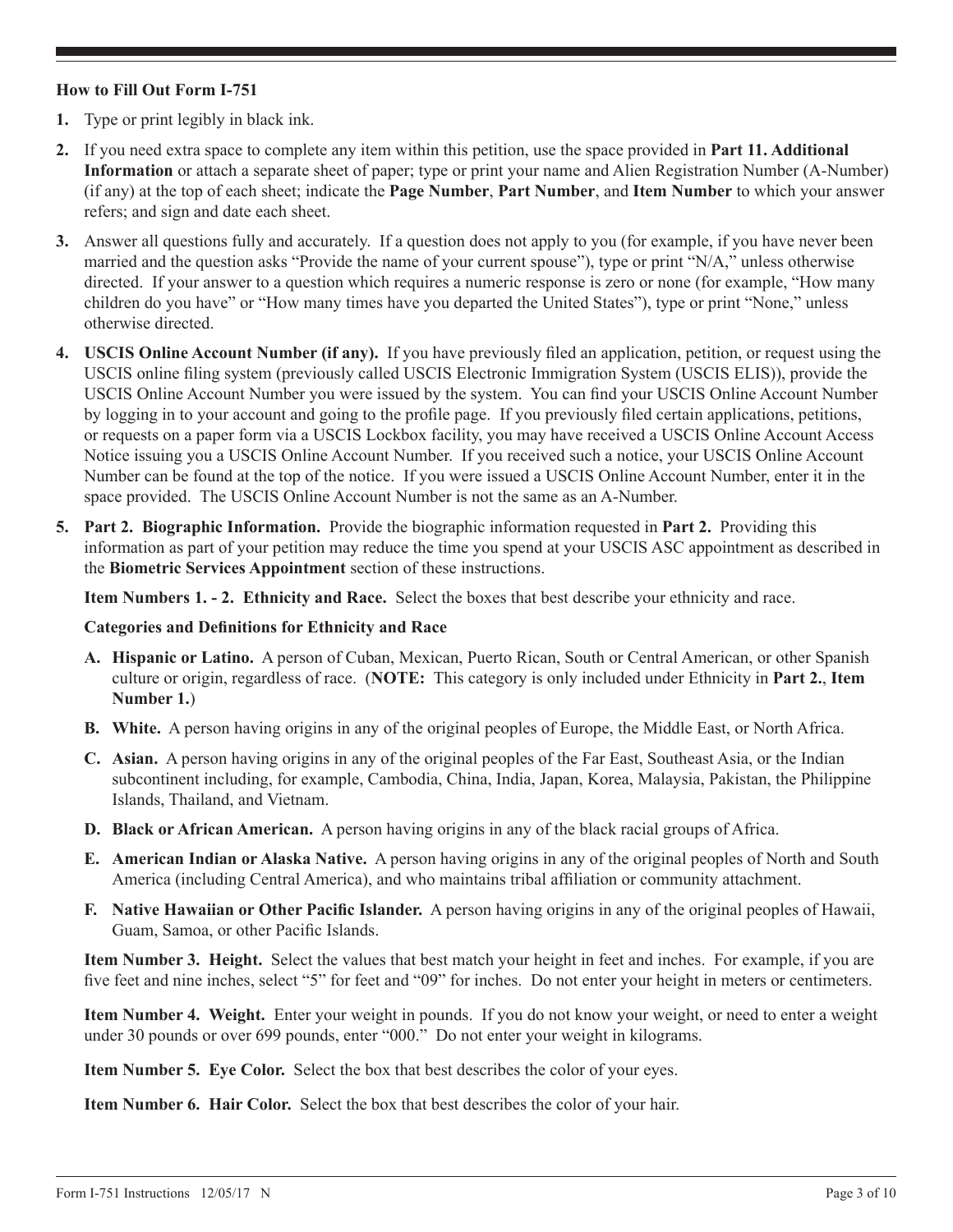- **6. Part 7. Petitioner's Statement, Contact Information, Acknowledgement of Appointment at USCIS Application Support Center, Certification, and Signature.** Select the appropriate box to indicate that you either read this petition yourself or someone interpreted this petition for you from English to a language in which you are fluent. If applicable, select the box to indicate if someone prepared this petition for you. You must also affirm that you have read and understand (or that an interpreter or preparer read to you, and you understand) the **Acknowledgment of Appointment at USCIS Application Support Center** in **Part 7.** Further, you must sign and date your petition and provide your daytime telephone number, mobile telephone number (if any), and email address (if any). Every petition **MUST** contain the signature of the petitioner (or parent or legal guardian, if applicable). A stamped or typewritten name in place of a signature is not acceptable.
- **7. Part 8. Spouse's or Individual Listed in Part 4.'s Statement, Contact Information, Acknowledgement of Appointment as USCIS Application Support Center, Certification, and Signature** (if applicable)**.** Select the appropriate box to indicate that you either read this petition yourself or someone interpreted this petition for you from English to a language in which you are fluent. If applicable, select the box to indicate if someone prepared this petition for you. You must also affirm that you have read and understand (or that an interpreter or preparer read to you, and you understand) the **Acknowledgement of Appointment at USCIS Application Support Center** in **Part 8.** Further, you must sign and date your petition and provide your daytime telephone number, mobile telephone number (if any), and email address (if any). Every petition **MUST** contain the signature of the petitioner (or parent or legal guardian, if applicable). A stamped or typewritten name in place of a signature is not acceptable.
- **8. Part 9. Interpreter's Contact Information, Certification, and Signature.** If you used anyone as an interpreter to read the instructions and questions on this petition to you in a language in which you are fluent, the interpreter must fill out this section, provide his or her name, the name and address of his or her business or organization (if any), his or her daytime telephone number, and his or her email address (if any). The interpreter must also certify that he or she has read the **Acknowledgement of Appointment at USCIS Application Support Center** in **Part 7.** to you in the same language in which you are fluent. The interpreter must sign and date the petition.
- **9. Part 10. Contact Information, Statement, Certification, and Signature of the Person Preparing this Petition, If Other Than the Petitioner.** This section must contain the signature of the person who completed your petition, if other than you, the petitioner. If the same individual acted as your interpreter **and** your preparer, that person should complete both **Part 9.** and **Part 10.** If the person who completed this petition is associated with a business or organization, that person should complete the business or organization name and address information. Anyone who helped you prepare this petition **MUST** sign and date the petition. A stamped or typewritten name in place of a signature is not acceptable. Anyone who helped you prepare your petition must also certify that he or she has read the **Acknowledgment of Appointment at USCIS Application Support Center** in **Part 7.** to you, and that you informed him or her that you understood the ASC Acknowledgment. If the person who helped you prepare your petition is an attorney or accredited representative, he or she must also submit a completed Form G-28, Notice of Entry of Appearance as Attorney or Accredited Representative, along with your petition.

**We recommend that you print or save a copy of your completed petition to review in the future and for your records. We recommend that you review your copy of your completed petition before you come to your biometric services appointment at a USCIS ASC.** At your appointment, USCIS will permit you to complete the petition process only if you are able to confirm, under penalty of perjury, that all of the information in your petition is complete, true, and correct. If you are not able to make that attestation in good faith at that time, USCIS will require you to return for another appointment.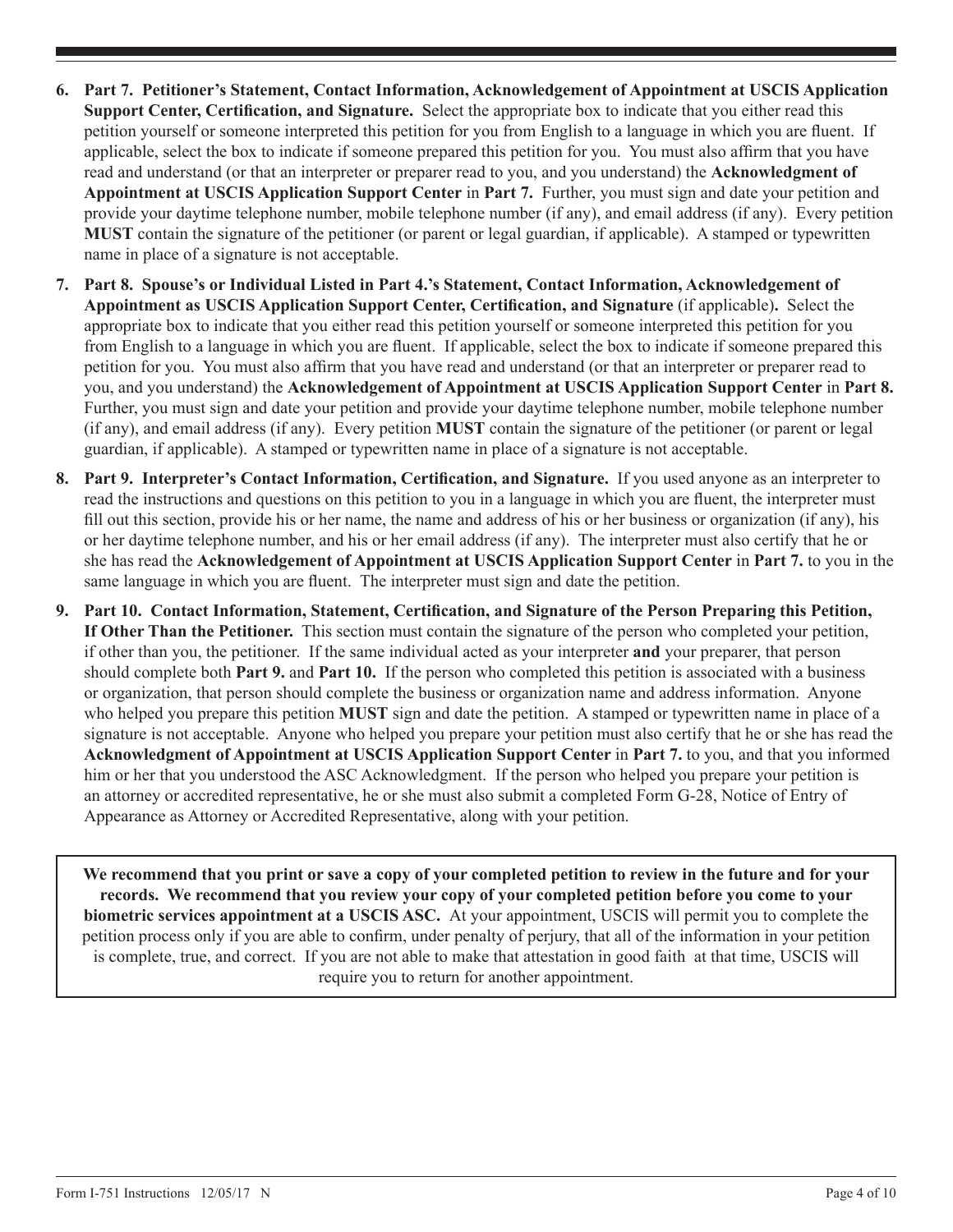## **What Initial Evidence Is Required?**

#### **Permanent Resident Card**

You must file your petition with a copy of your permanent resident card or alien registration card, and a copy of the permanent resident or alien registration cards of your conditional resident children that you are including in your petition. Submit copies of both front and back sides of the card.

## **Exception**

Those who reside overseas pursuant to military or government orders, including conditional resident dependents residing overseas and listed under **Part 5. Information About Your Children** of the petition, must submit the following items with Form I-751:

**1.** Two passport-style photos for each petitioner and dependent, regardless of age. The passport photos must be color photographs. The photos must have a white to off-white background, be printed on thin paper with a glossy finish, and be unmounted and unretouched.

Passport-style photos must be 2" x 2". The photos must be in color with full face, frontal view on a white to offwhite background. Your head must be bare unless you are wearing headwear as required by a religious denomination of which you are a member. Using a pencil or felt pen, lightly print your name and Alien Registration Number (A-Number) (if any) on the back of the photo;

### **AND**

**2.** Two completed fingerprint cards (Form FD-258) for each petitioner and dependent 14 to 79 years of age. You must write your A-Number on the fingerprint card and ensure that the completed cards are not bent, folded, or creased. The fingerprint cards must be prepared by a U.S. Embassy or U.S. Consulate, USCIS Office, or U.S. military installation.

In order for USCIS to identify filings based on military or government orders, petitioners are required to indicate on top of Form I-751, "ACTIVE MILITARY" or "GOVERNMENT ORDERS" and submit a copy of their current military or government orders.

## **Evidence of the Relationship**

Submit copies of documents indicating that the marriage upon which you were granted conditional status was entered in "good faith" and was not for the purpose of circumventing immigration laws. Submit copies of as many documents as you can to establish this fact, to demonstrate the circumstances of the relationship from the date of the marriage to the present date, and to demonstrate any circumstances surrounding the end of the relationship, if it has ended. The documents should include, but are not limited to, the following examples:

- **1.** Birth certificates of children born during the time of this marriage, if any;
- **2.** Lease or mortgage contracts showing joint occupancy and/or ownership of your communal residence;
- **3.** Financial records showing joint ownership of assets and joint responsibility for liabilities, such as joint savings and checking accounts with transaction history, complete joint Federal and State tax returns, insurance policies that show the other spouse as the beneficiary, joint utility bills, or joint installment or other loans. If applicable, submit copies of military Leave and Earnings Statements showing receipt of Basic Allowance for Quarters (BAQ) with family members and/or Form DD-1172 for military family member identification cards;
- **4.** Other documents that you consider relevant to establish that your marriage was not entered for the purpose of evading U.S. immigration laws; and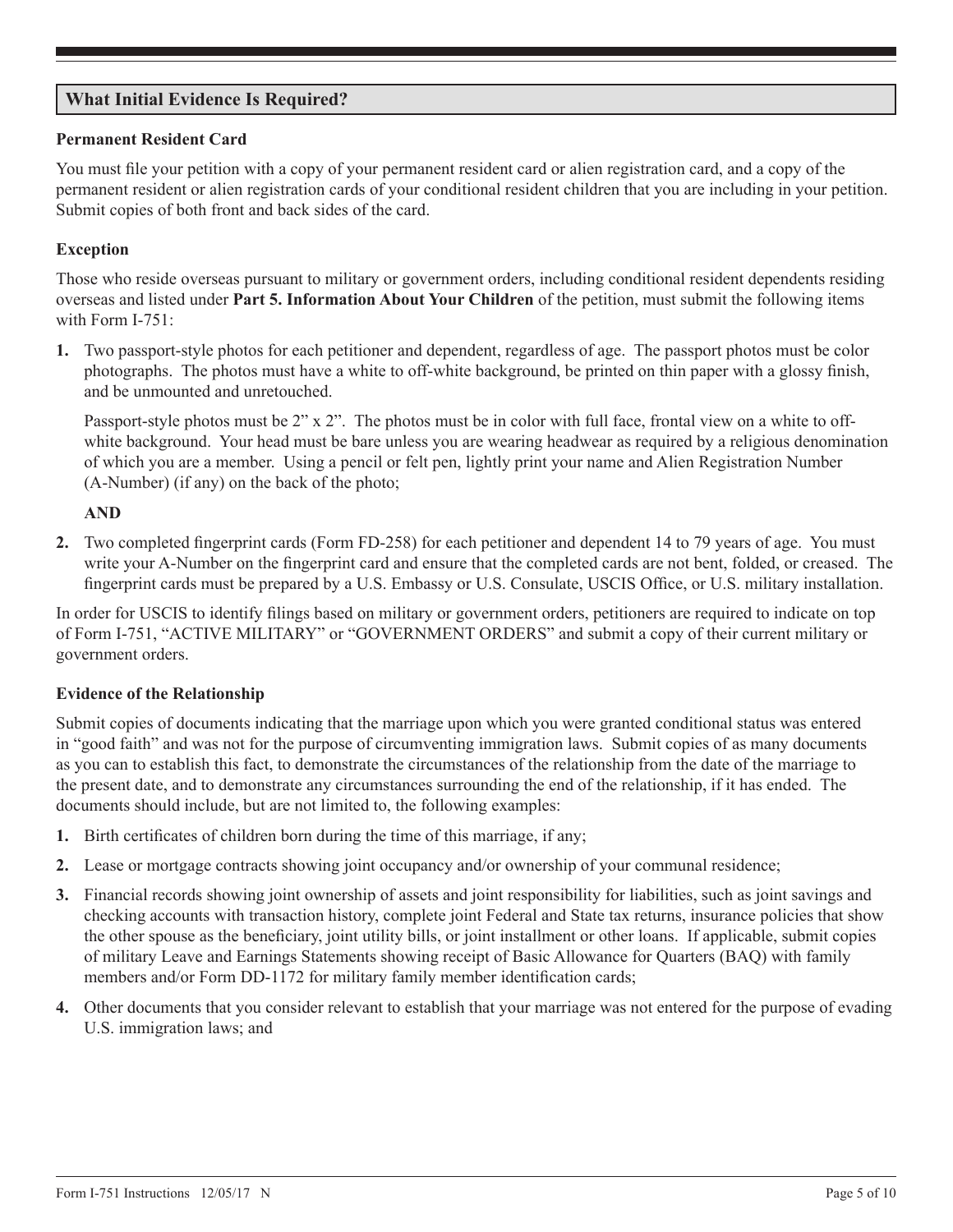**5.** Affidavits sworn to or affirmed by at least two people who have known both of you since your conditional residence was granted and have personal knowledge of your marriage and relationship. (Such persons may be required to testify before an immigration officer as to the information contained in the affidavit.) The original affidavit must be submitted and also contain the following information regarding the person making the affidavit: his or her full name and address; date and place of birth; relationship to you or your spouse, if any; and full information and complete details explaining how the person acquired his or her knowledge. Affidavits must be supported by other types of evidence listed above.

**If you are filing as an individual due to the death of your spouse,** submit a copy of the death certificate with your petition, along with evidence of the qualifying relationship.

**If you are filing as an individual because your marriage has been terminated,** submit a copy of the final divorce decree or other document terminating or annulling the marriage with your petition, along with evidence of the qualifying relationship.

**If you are filing as an individual because you and/or your conditional resident child were battered or subjected to extreme cruelty,** submit:

- **1.** Evidence of the abuse, such as copies of reports or official records issued by police, courts, medical personnel, school officials, clergy, social workers, and other social service agency personnel. You may also submit any legal documents relating to an order of protection against the abuser or relating to any legal steps you may have taken to end the abuse. You may also submit evidence that you sought safe haven in a shelter for the abused or similar refuge, as well as photographs evidencing your injuries; and
- **2.** A copy of your divorce decree, if your marriage was terminated by divorce on grounds of physical abuse or extreme cruelty.

**If you are filing for a waiver of the joint filing requirement because the termination of your status and removal would result in "extreme hardship,"** you must submit evidence that your removal would result in hardship significantly greater than the hardship encountered by other foreign nationals who are removed from this country after extended stays. The evidence must relate only to those factors that arose during the two-year period for which you were admitted as a conditional resident. For a discussion of extreme hardship, please visit this website: **http://www.uscis.gov/ilink/ docView/FR/HTML/FR/0-0-0-1/0-0-0-42380/0-0-0-44857/0-0-0-47481/0-0-0-47683.html**.

**If you are a child filing separately from your parent,** submit a full explanation as to why you are filing separately, along with copies of any supporting documentation.

## **Criminal History**

If you have ever been arrested or detained by any law enforcement officer for any reason, either in the United States or abroad, and no charges were filed, submit an original official statement by the arresting agency or applicable court order confirming that no charges were filed.

If you have ever been arrested or detained by any law enforcement officer for any reason, either in the United States or abroad, and charges were filed, or if charges were filed against you without an arrest, submit an original or court-certified copy of the complete arrest record and/or disposition for each incident (for example, dismissal order, conviction record, or acquittal order).

If you have ever been convicted or placed in an alternative sentencing program or rehabilitative program (such as a drug treatment or community service program), submit:

**1.** An original or court-certified copy of your sentencing record for each incident, and evidence that you completed your sentence, specifically;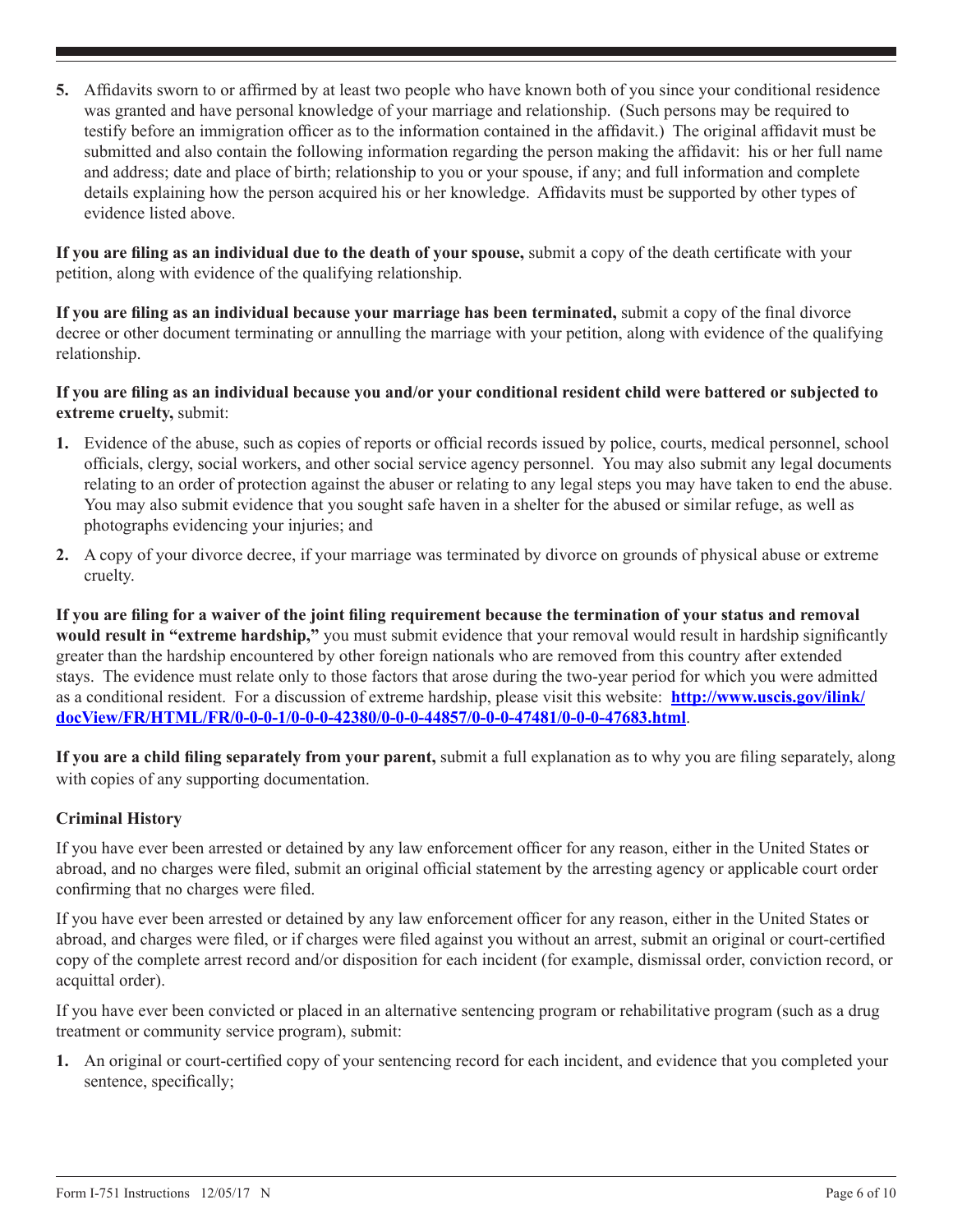- **A.** An original or certified copy of your probation or parole record; or
- **B.** Evidence that you completed an alternative sentencing program, or rehabilitative program;
- **2.** An original or court-certified copy of the court order vacating, setting aside, sealing, expunging, or otherwise removing the arrest or conviction; or
- **3.** If no record is available, an original statement from the court that no record exists of your arrest or conviction.

**NOTE:** Unless a traffic incident was alcohol or drug related, you do not need to submit documentation for traffic fines and incidents that did not involve an actual arrest if the only penalty was a fine of less than \$500 and/or points on your driver's license.

## **What Is the Filing Fee?**

The filing fee for Form I-751 is **\$595**. A biometric services fee of **\$85** is also required for petitioners.

Each conditional resident dependent, eligible for inclusion on the principal petitioner's Form I-751 and listed under **Part 5.** of Form I-751, is required to submit an additional biometric services fee of **\$85**, including dependents residing overseas pursuant to military or Government orders, regardless of age.

**NOTE:** The filing fee and biometric services fee are not refundable, regardless of any action USCIS takes on this petition. **DO NOT MAIL CASH.** You must submit all fees in the exact amounts.

#### **Use the following guidelines when you prepare your checks or money orders for the Form I-751 filing fee and biometric services fee:**

- **1.** The check or money order must be drawn on a bank or other financial institution located in the United States and must be payable in U.S. currency; **and**
- **2.** Make the checks or money orders payable to **U.S. Department of Homeland Security**.

**NOTE:** Spell out U.S. Department of Homeland Security; do not use the initials "USDHS" or "DHS."

**3.** If you live outside the United States, contact the nearest U.S. Embassy or U.S. Consulate for instructions on the method of payment.

**Notice to Those Making Payment by Check.** If you send us a check, USCIS will convert it into an electronic funds transfer (EFT). This means we will copy your check and use the account information on it to electronically debit your account for the amount of the check. The debit from your account will usually take 24 hours and your bank will show it on your regular account statement.

You will not receive your original check back. We will destroy your original check, but will keep a copy of it. If USCIS cannot process the EFT for technical reasons, you authorize us to process the copy in place of your original check. If your check is returned as unpayable, USCIS will re-submit the payment to the financial institution one time. If the check is returned as unpayable a second time, we will reject your petition and charge you a returned check fee.

#### **How to Check If the Fees Are Correct**

Form I-751's filing fee and biometric services fee are current as of the edition date in the lower left corner of this page. However, because USCIS fees change periodically, you can verify that the fees are correct by following one of the steps below.

- **1.** Visit the USCIS website at **www.uscis.gov**, select "FORMS," and check the appropriate fee; or
- **2.** Call the USCIS National Customer Service Center at **1-800-375-5283** and ask for the fee information. For TTY (deaf or hard of hearing) call: **1-800-767-1833**.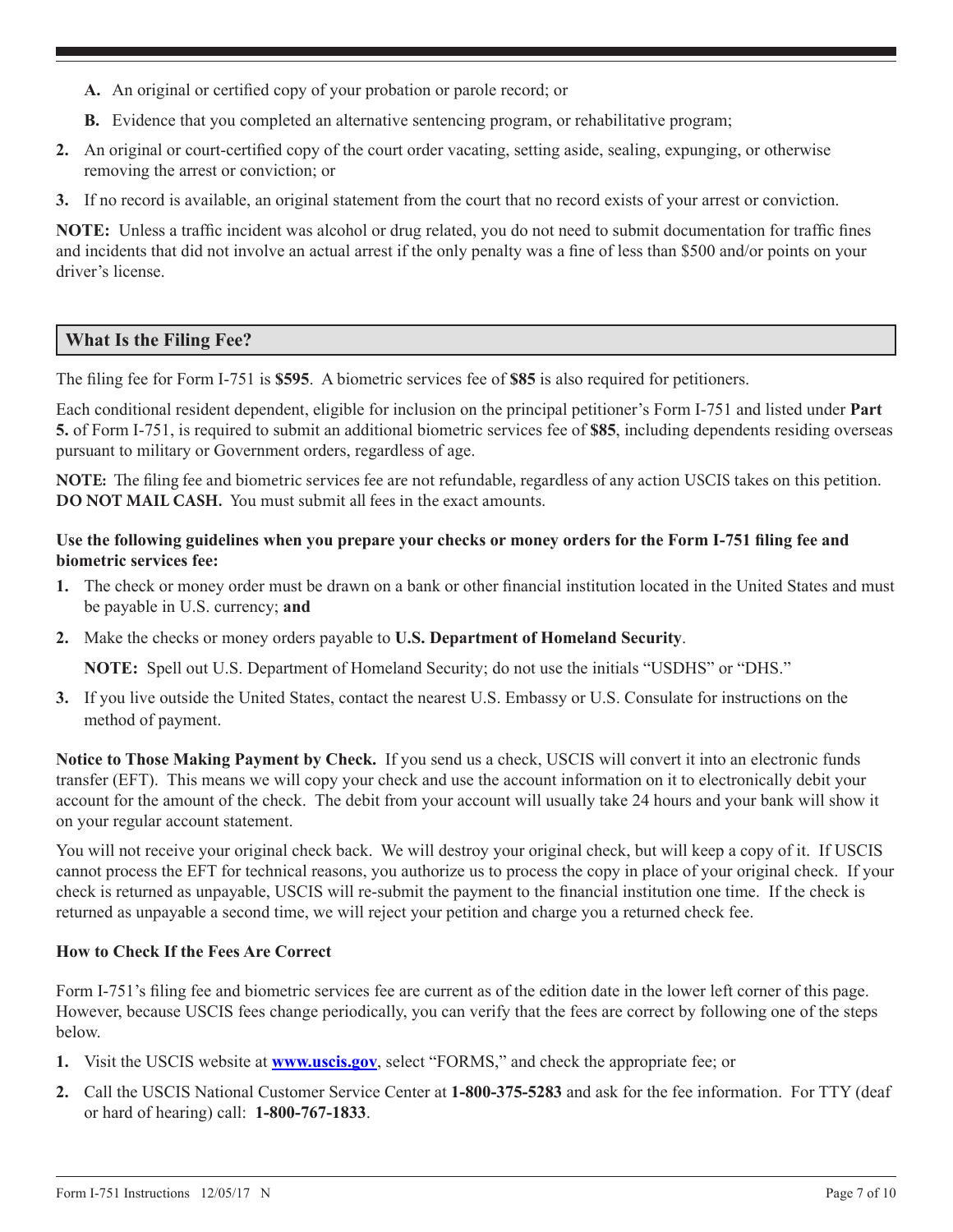#### **Fee Waiver**

You may be eligible for a fee waiver under 8 CFR 103.7(c). If you believe you are eligible for a fee waiver, complete Form I-912, Request for Fee Waiver (or a written request) and submit it and any required evidence of your inability to pay the filing fee with this petition. You can review the fee waiver guidance at **www.uscis.gov/feewaiver**.

### **Where to File?**

Please see our website at **www.uscis.gov/I-751** or call our National Customer Service Center at **1-800-375-5283** for the most current information about where to file this petition. For TTY (deaf or hard of hearing) call: **1-800-767-1833**.

#### **Address Change**

You must notify USCIS of your new address within 10 days of moving from your previous residence. For information on filing a change of address go to the USCIS website at **www.uscis.gov/addresschange** or contact the USCIS National Customer Service Center at **1-800-375-5283**. For TTY (deaf or hard of hearing) call: **1-800-767-1833**.

**NOTE:** If you selected **Item Number 1.e.** or **1.f.** in **Part 3.**, you may NOT file a change of address request through the USCIS website or by calling the USCIS National Customer Service Center; you must contact the appropriate Service Center where you originally filed your Form I-751.

**NOTE:** Do not submit a change of address request to USCIS Lockbox facilities because these facilities do not process change of address requests.

#### **Processing Information**

You must have a United States address to file this petition.

**Initial Processing.** Once USCIS accepts your petition we will check it for completeness. If you do not completely fill out this petition, you will not establish a basis for your eligibility, and USCIS may reject or deny your petition.

**Requests for More Information.** We may request that you provide more information or evidence to support your petition. We may also request that you provide the originals of any copies you submit. USCIS will return any requested originals when they are no longer needed.

**Requests for Interview.** We may request that you appear at a USCIS office for an interview based on your petition. At the time of any interview or other appearance at a USCIS office, we may require that you provide your fingerprints, photograph, and/or signature to verify your identity and/or update background and security checks.

**Decision.** The decision on Form I-751 involves a determination of whether you have established eligibility for the immigration benefit you are seeking. USCIS will notify you of the decision in writing.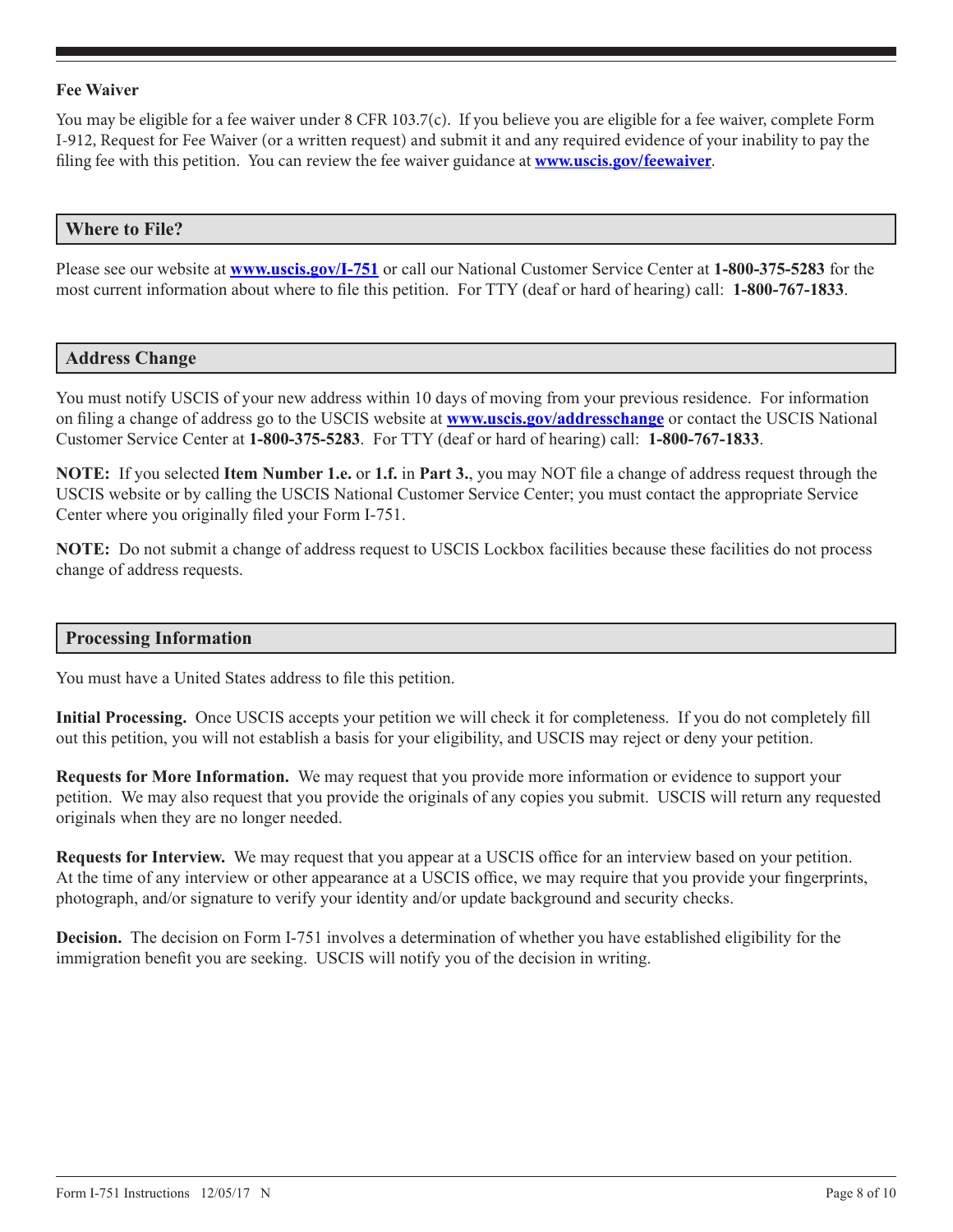# **Individuals With Disabilities and/or Impairments**

USCIS is committed to providing reasonable accommodations for qualified individuals with disabilities and/or impairments that will help them fully participate in USCIS programs and benefits. Reasonable accommodations vary with each disability and/or impairment. They may involve modifications to practices or procedures. There are various types of reasonable accommodations that USCIS may offer. Examples include but are not limited to:

- **1.** If you are deaf or hard of hearing, USCIS may provide you with a sign-language interpreter at an interview or other immigration benefit-related appointment;
- **2.** If you are blind or have low vision, USCIS may permit you to take a test orally rather than in writing; or
- **3.** If you are unable to travel to a designated USCIS location for an interview, USCIS may visit you at your home or a hospital.

If you believe that you need USCIS to accommodate your spouse's, or your children's disability and/or impairment, select the appropriate **Item Numbers 1.** - **3.** in **Part 6. Accommodations for Individuals With Disabilities and/ or Impairments,** and then any applicable box in **Item Number**s **4.a.** - **4.c.** that describes the nature of you or their disabilities and/or impairments. Also, describe the types of accommodations you are requesting on the lines provided. If you are requesting a sign-language interpreter, indicate for which language. If you need extra space to complete this section, use the space provided in **Part 11. Additional Information**.

**NOTE:** All domestic USCIS facilities meet the Accessibility Guidelines of the Americans with Disabilities Act, so you do not need to contact USCIS to request an accommodation for physical access to a domestic USCIS office. However, in **Part 6.** of Form I-751, you can indicate whether you use a wheelchair. This will allow USCIS to better prepare for your visit.

**NOTE:** USCIS also ensures that limited English proficient (LEP) individuals are provided meaningful access at an interview or other immigration benefit-related appointment, unless otherwise prohibited by law. LEP individuals may bring a qualified interpreter to the interview.

USCIS considers requests for reasonable accommodations on a case-by-case basis, and we will make our best efforts to reasonably accommodate your disabilities and/or impairments. USCIS will not exclude you from participating in USCIS programs or deny your petition because of your disabilities and/or impairments. Requesting and/or receiving an accommodation will not affect your eligibility for an immigration benefit.

## **USCIS Forms and Information**

To ensure you are using the latest version of this petition, visit the USCIS website at **www.uscis.gov** where you can obtain the latest USCIS forms and immigration-related information. If you do not have Internet access, you may order USCIS forms by calling our toll-free number at **1-800-870-3676**. You may also obtain forms and information by calling the USCIS National Customer Service Center at **1-800-375-5283**. For TTY (deaf or hard of hearing) call: **1-800-767-1833**.

Instead of waiting in line for assistance at your local USCIS office, you can now schedule an appointment through our online system, **InfoPass,** at **www.infopass.uscis.gov**. Use the **InfoPass** appointment scheduler and follow the screen prompts to set up your appointment. **InfoPass** generates an electronic appointment notice that appears on the screen.